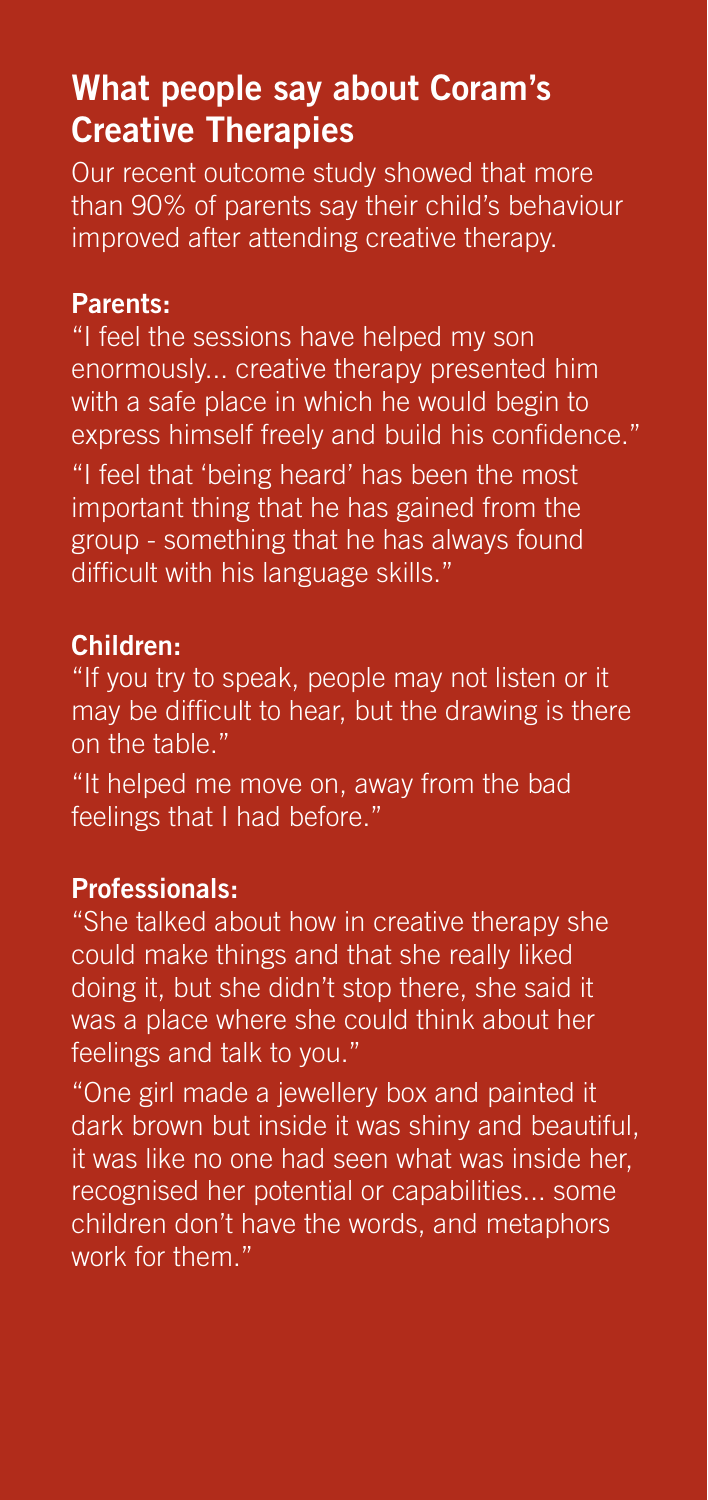# **Coram, the UK's first children's charity**

Coram has been creating better chances for children for over 275 years.

We have been working with disadvantaged children since 1739, when Thomas Coram established the Foundling Hospital to care for abandoned children.

Providing vulnerable children and young people with Creative Therapies directly connects with our heritage. The composer, Handel and the artist, Hogarth were two of Coram's original benefactors.

Today Coram helps a million children and young people every year. We help children and young people develop their skills and emotional health, we help find adoptive parents and we uphold children's rights, creating a change that lasts a lifetime.

## **Find out more**

For more information, or to refer a child to Coram's Creative Therapies

**Phone:** 020 7520 0311

**Email:** creativetherapyadmin@coram.org.uk

**Website:** www.coram.org.uk

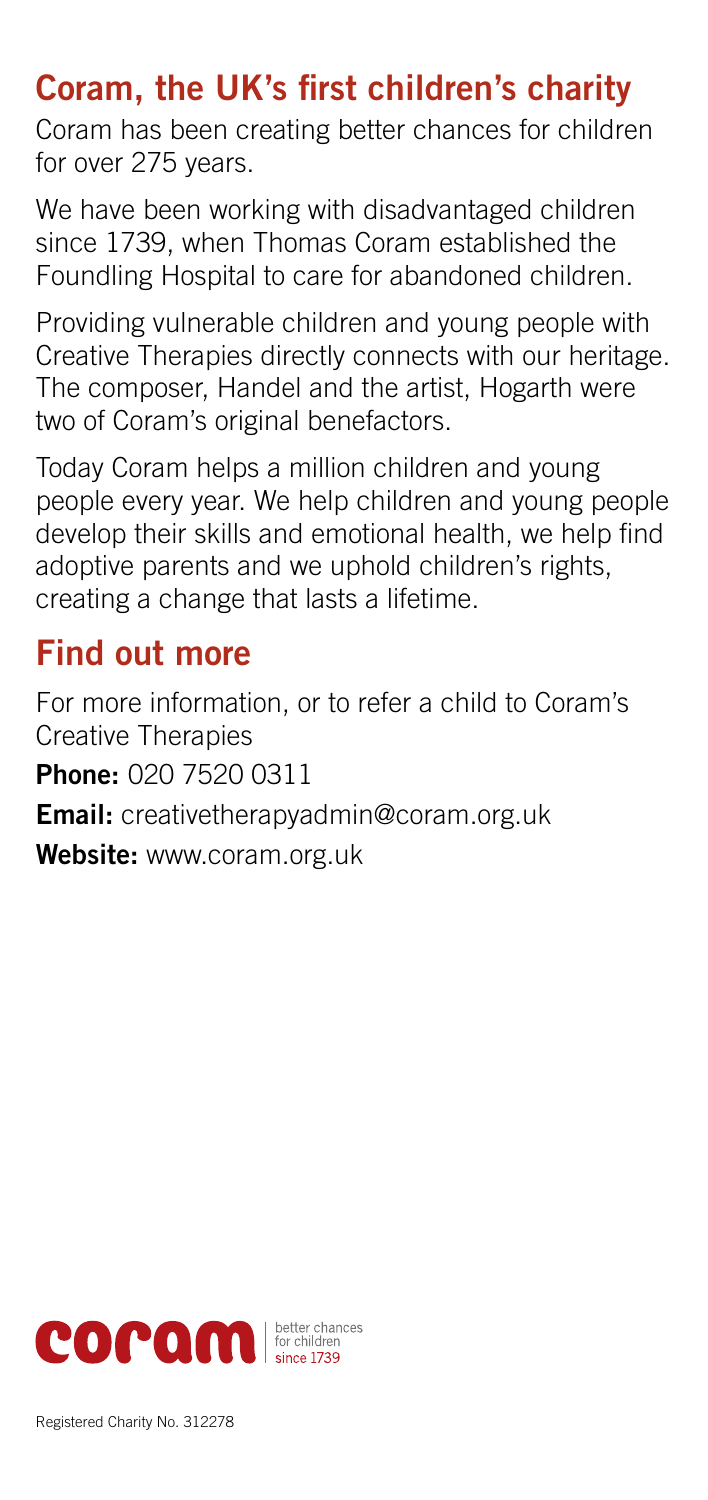

# **Transforming children's lives through Creative Therapies**



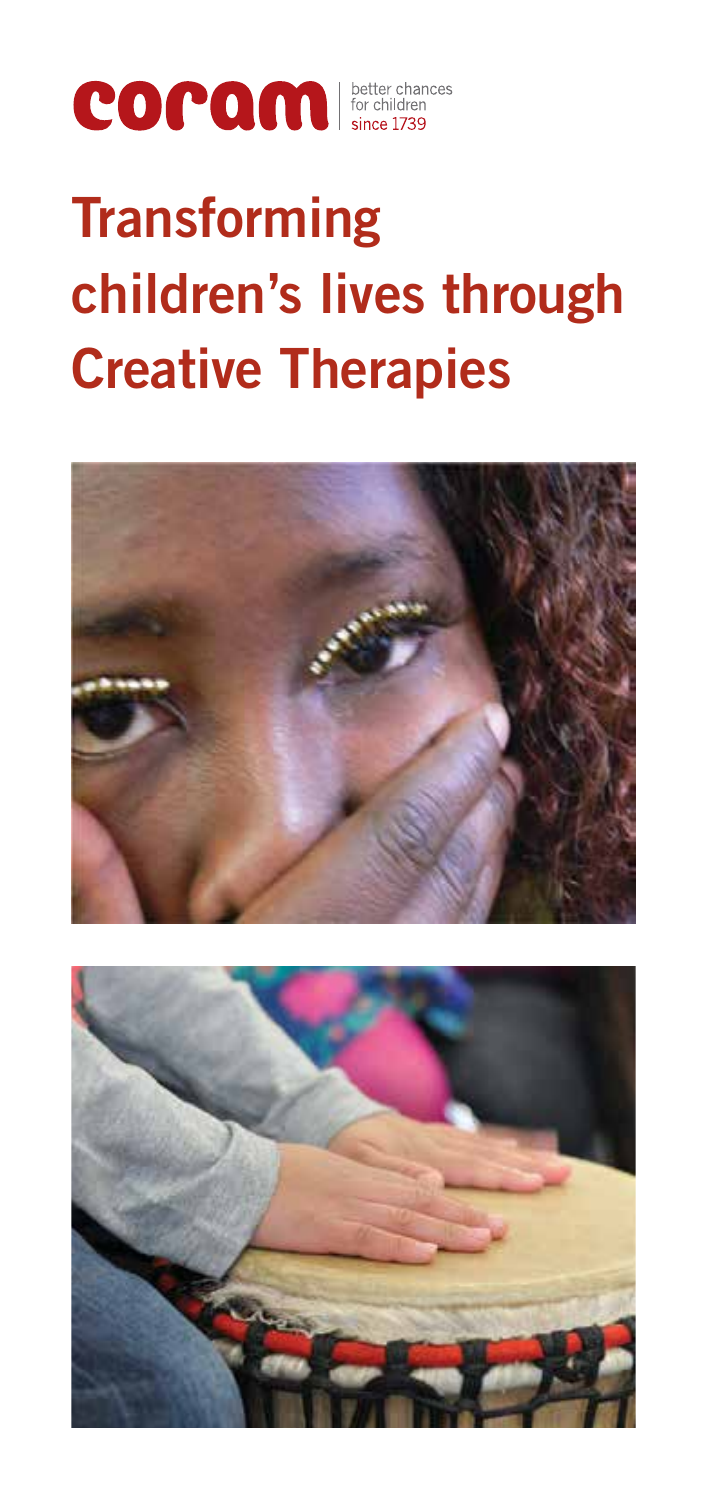

# **What are Creative Therapies?**

Coram works with children who have experienced a range of difficulties. They are often unable to understand or explain their feelings. Creative Therapies provide a safe place where children can explore how to communicate and express their feelings using art, music and play. Creative therapists are trained to understand nonverbal communication and help children to reach their full potential.

# **What happens in Creative Therapies sessions?**

Creative Therapies sessions last between 30 and 50 minutes and take place at a regular time each week. Sessions continue over a minimum of six weeks but can be extended depending on individual needs.

Children can express their emotions and tell us about their worries using their voice, movement, musical instruments and art materials. Our highly trained therapists help children to make links between their thoughts, their feelings and their behaviour.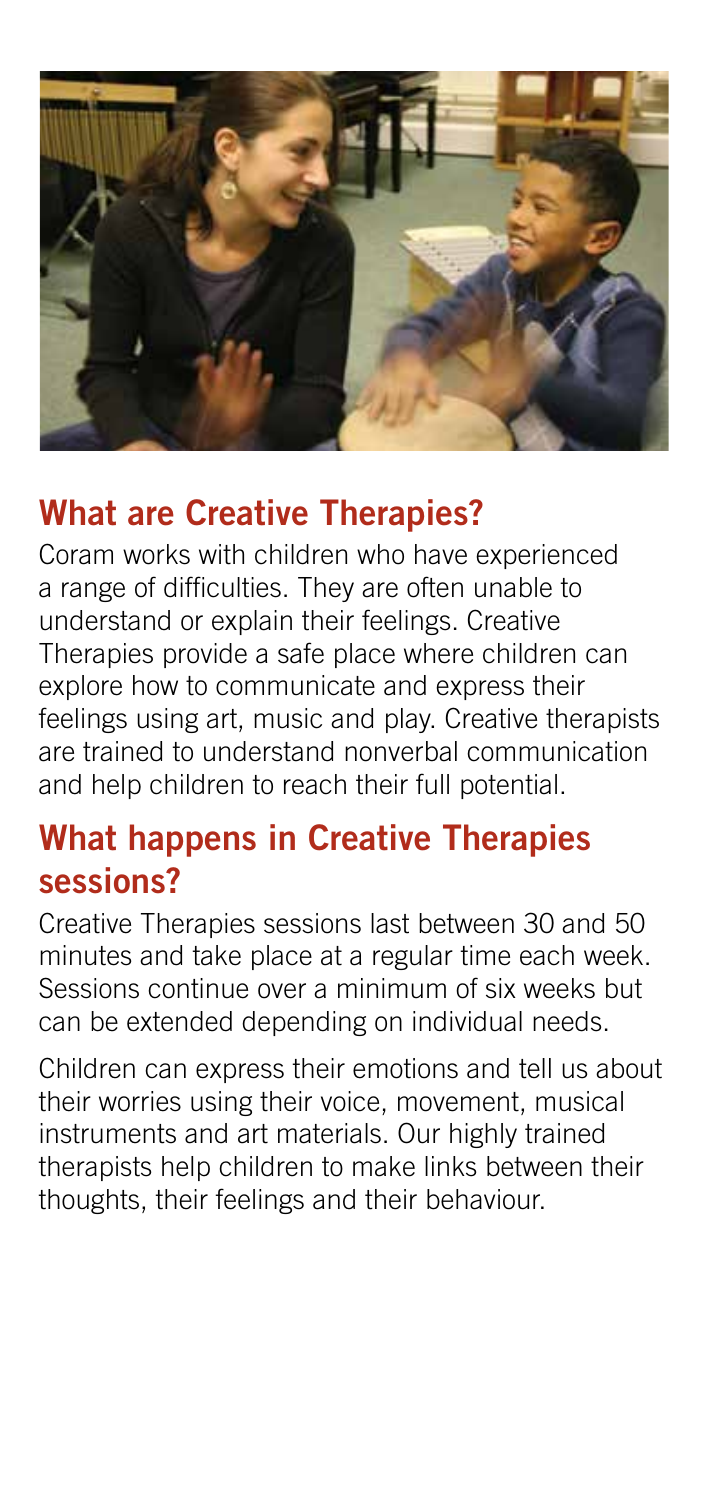# **Who are our creative therapists?**

All of our therapists are registered with the Health and Care Professionals Council (HCPC) and with their relevant professional body.

# **Who are Creative Therapies for?**

Coram works with a variety of children, including those who have recently been adopted, children in mainstream schools and children who have specific diagnoses including autistic spectrum disorders.

Creative Therapies can be effective for children with a range of issues, including:

- Behavioural difficulties
- Trauma
- Bereavement
- Communication
- Social interaction
- Low self-esteem
- Autistic Spectrum Disorder
- Concentration and learning
- Impaired physical skills
- Emotional wellbeing

## **Where do Creative Therapies take place?**

Sessions take place in Coram's new purpose-built centre, the Pears Pavilion. We also provide therapies to vulnerable children in schools and community settings around London, Kent, Cambridgeshire and the East Midlands.